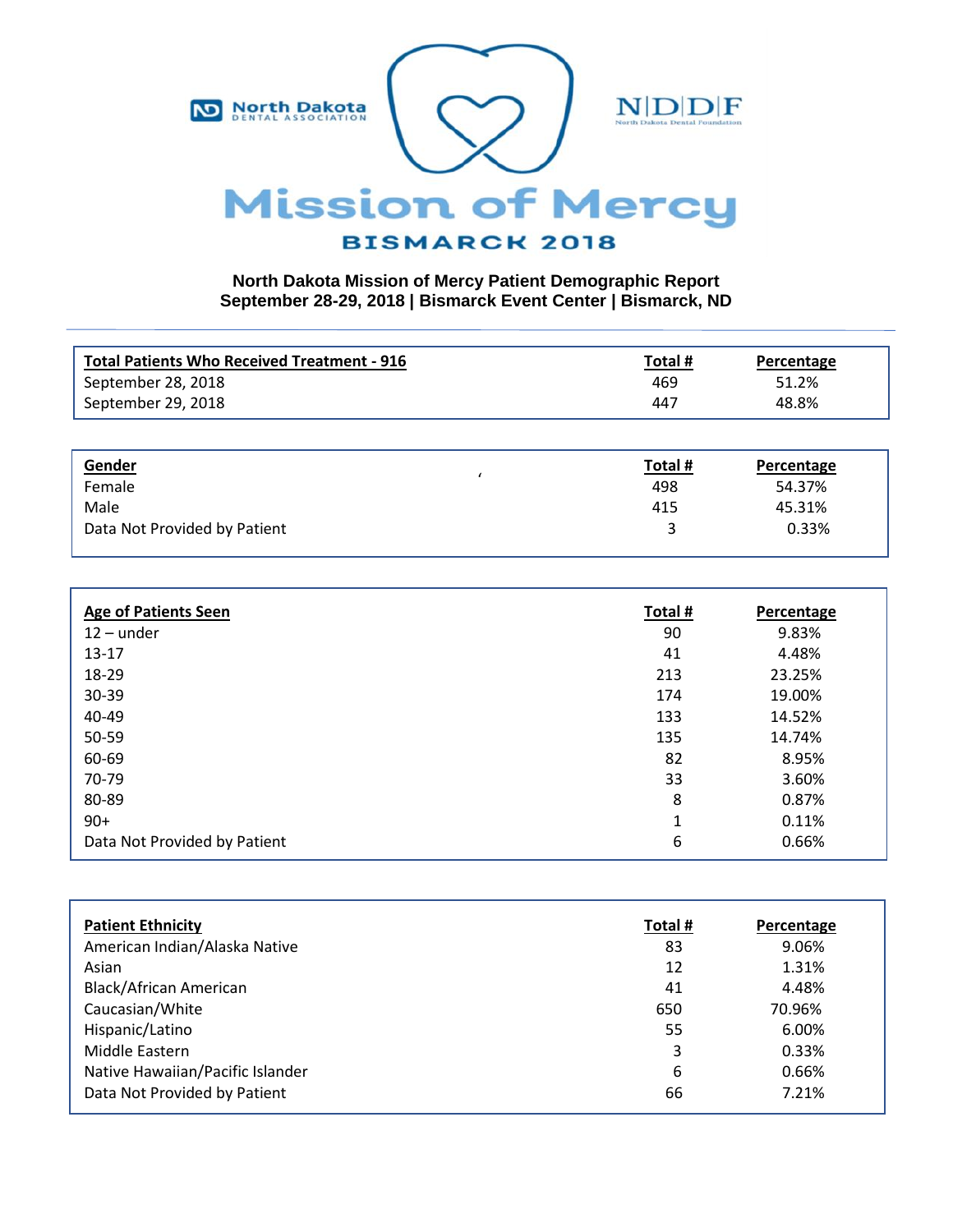| How Patient Heard of Event (multiple responses allowed) | Total # |
|---------------------------------------------------------|---------|
| <b>Bridging the Dental Gap</b>                          |         |
| Dentist/Doctor                                          | 5       |
| Employer                                                | 4       |
| Flyer / Poster                                          | 47      |
| Friend / Family Member                                  | 385     |
| Newspaper                                               | 35      |
| Other                                                   |         |
| School                                                  | 14      |
| Social Agency or Community/Church Group                 | 85      |
| Social Media                                            | 191     |
| TV/Radio Announcement/News Program                      | 139     |
| Data Not Provided by Patient                            | 73      |

| Dental Pain - 393 (42.90%) responded Yes | Total # | Percentage |
|------------------------------------------|---------|------------|
| For 1 week or less                       | 28      | 7.12%      |
| For 2-4 weeks                            | 72      | 18.32%     |
| For 2-3 months                           | 73      | 18.32%     |
| For greater than 3 months                | 162     | 41.22%     |
| Occasionally                             | 21      | 5.34%      |
| Data Not Provided by Patient             | 37      | 9.41%      |

| <b>Have Visited ER for Dental Pain</b> | Total # | Percentage |
|----------------------------------------|---------|------------|
| No.                                    | 728     | 79.48%     |
| Yes                                    | 181     | 19.76%     |
| Data Not Provided by Patient           |         | 0.76%      |

| <b>Third Party Dental Coverage</b><br>Dental Insurance<br>Government Assisted / Medicaid<br>Indian Health Service | Total #<br>123<br>64 | Percentage<br>13.43%<br>6.99%<br>0.55% |
|-------------------------------------------------------------------------------------------------------------------|----------------------|----------------------------------------|
| Other                                                                                                             | 31                   | 3.38%                                  |
| No Insurance Coverage                                                                                             | 665                  | 72.60%                                 |
| Data Not Provided by Patient                                                                                      | 28                   | 3.06%                                  |

| Has a Dental Home            | Total # | Percentage |
|------------------------------|---------|------------|
| No                           | 617     | 67.36%     |
| Yes                          | 292     | 31.88%     |
| Data Not Provided by Patient |         | 0.76%      |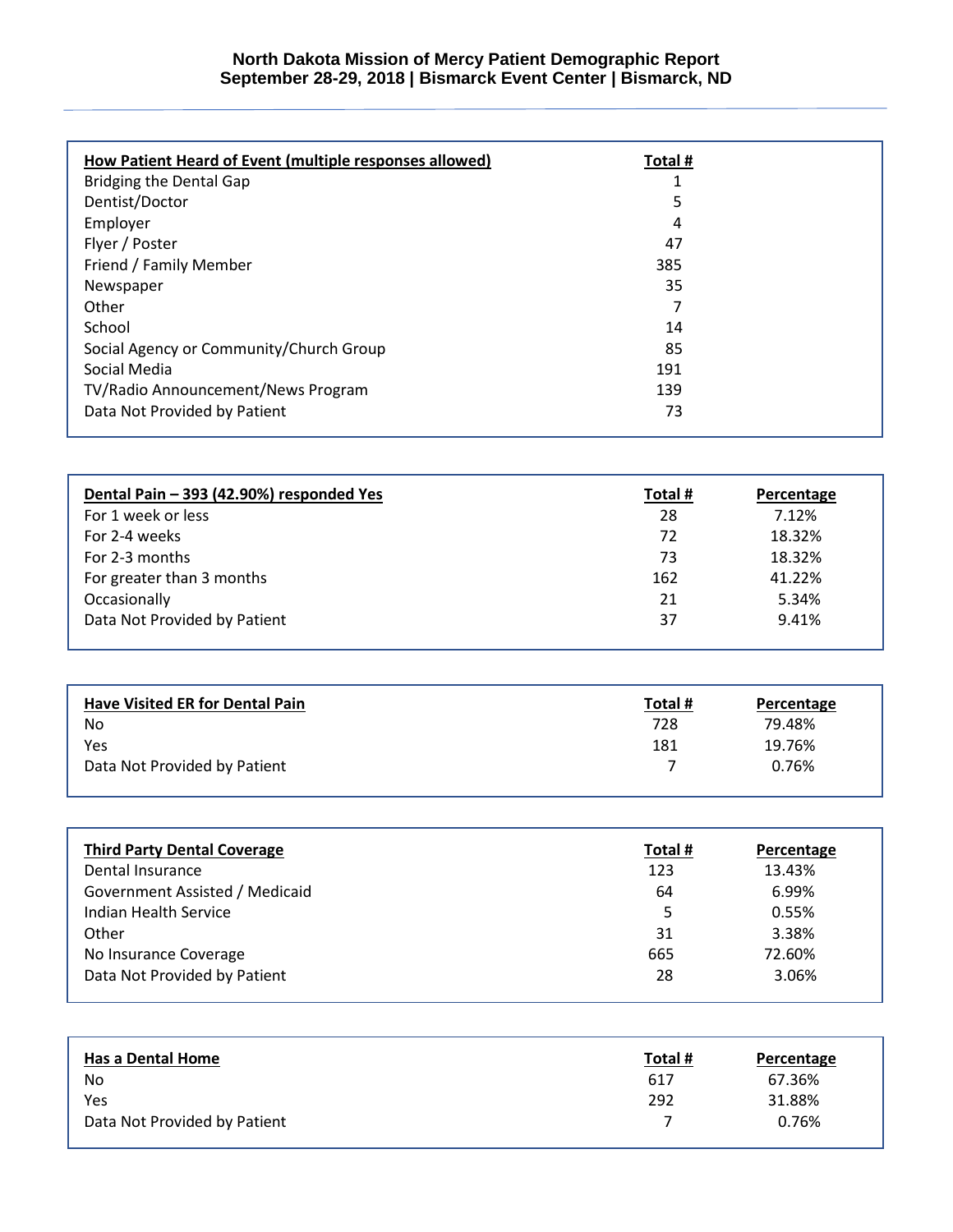| <b>Last Time Visited a Dentist</b> | Total # | Percentage |
|------------------------------------|---------|------------|
| Never                              | 34      | 3.71%      |
| $<$ 1 year                         | 199     | 21.72%     |
| 1-2 years                          | 153     | 16.70%     |
| $2 + years$                        | 248     | 27.07%     |
| 5+ years                           | 124     | 13.54%     |
| $10+$ years                        | 77      | 8.41%      |
| Data Not Provided by Patient       | 81      | 8.84%      |

| <b>Last Time Teeth Cleaned</b> | Total # | Percentage |
|--------------------------------|---------|------------|
| Never                          | 83      | 9.06%      |
| $<$ 1 year                     | 106     | 11.57%     |
| 1-2 years                      | 120     | 13.10%     |
| 2+ years                       | 226     | 24.67%     |
| 5+ years                       | 133     | 14.52%     |
| $10+$ years                    | 101     | 11.03%     |
| Data Not Provided by Patient   | 147     | 16.05%     |

| No Dental Care (multiple responses allowed) | Total # |
|---------------------------------------------|---------|
| Cost                                        | 900     |
| Data Not Provided by Patient                | 117     |
| Fear                                        | 105     |
| Other                                       | 47      |
| Didn't Think I Had a Problem                | 36      |
| Distance to Travel                          | 21      |
| Language Barrier                            |         |
| <b>Total Responses</b>                      | 1228    |

| How Long Did You Travel to Get Here | Total # | Percentage |
|-------------------------------------|---------|------------|
| 10 Minutes or Less                  | 311     | 33.95%     |
| 11-30 Minutes                       | 307     | 33.52%     |
| 31-60 Minutes                       | 48      | 5.24%      |
| 61-120 Minutes                      | 142     | 15.50%     |
| 121-240 Minutes                     | 91      | 9.93%      |
| 241 Minutes or More                 | 9       | 0.98%      |
| Data Not Provided by Patient        | 8       | 0.87%      |